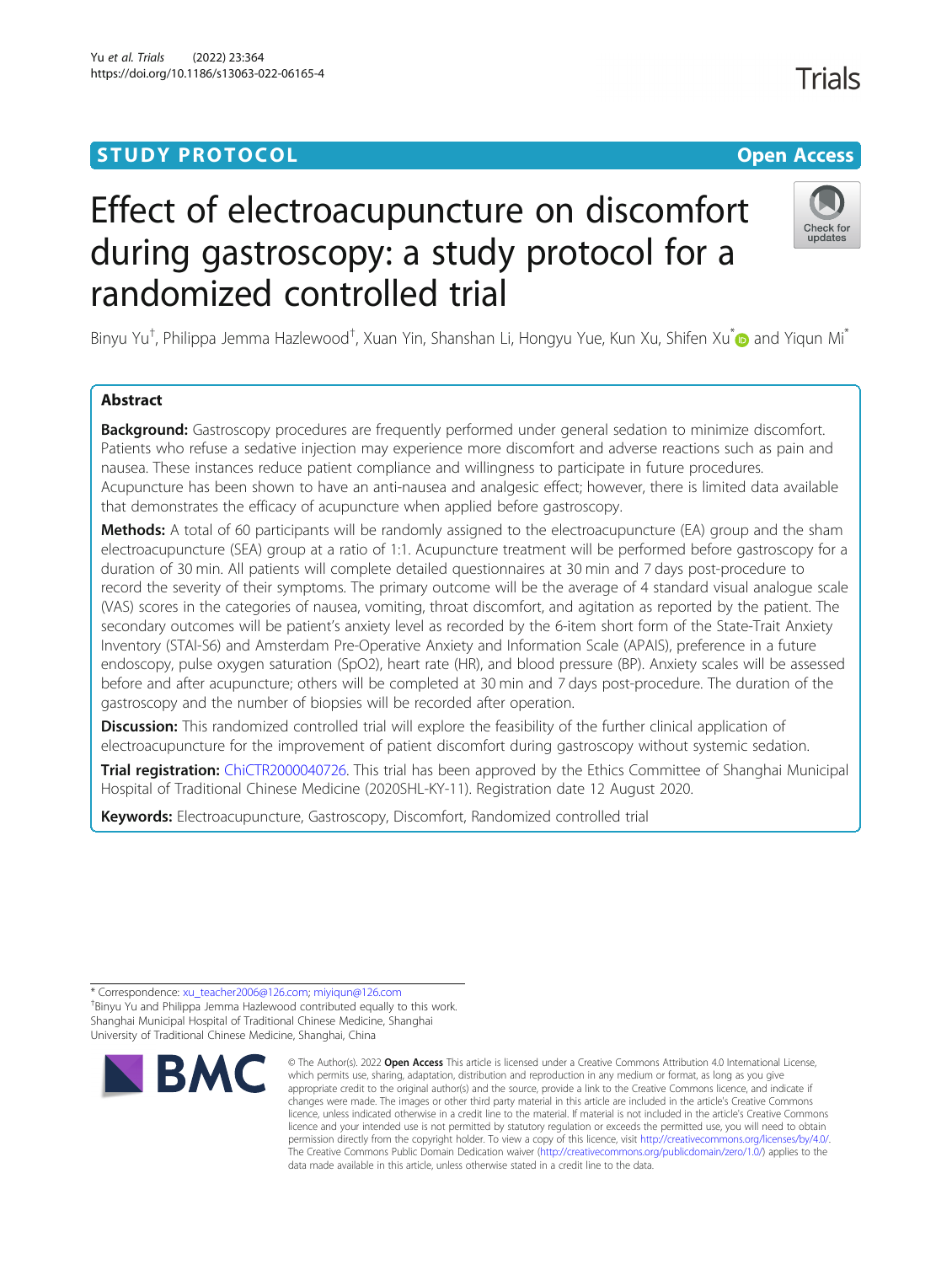# Administrative information

| Title {1}                                                     | Effect of Electroacupuncture on<br>Discomfort during Gastroscopy: a study<br>protocol for a randomized controlled<br>trial                                                                                                          |
|---------------------------------------------------------------|-------------------------------------------------------------------------------------------------------------------------------------------------------------------------------------------------------------------------------------|
| Trial registration {2a and 2b}                                | This trial has been approved by the<br>Ethics Committee of Shanghai<br>Municipal Hospital of Traditional<br>Chinese Medicine (2020SHL-KY-11) and<br>is registered as ChiCTR2000040726.                                              |
| Protocol version {3}                                          | version 10                                                                                                                                                                                                                          |
| Funding {4}                                                   | This research is supported by the<br>Shanghai Hospital Development Center<br>(grant SHDC2020CR3015A)                                                                                                                                |
| Author details {5a}                                           | 1. Shanghai Municipal Hospital of<br>Traditional Chinese Medicine, Shanghai<br>University of Traditional Chinese<br>Medicine, Shanghai, China                                                                                       |
| Name and contact<br>information for the trial<br>sponsor {5b} | Contact name: Clinical Research Plan of<br><b>SHDC</b><br>Address: 2, Kangding Road, Shanghai,<br>200041, China<br>Phone code: 021-96886                                                                                            |
| Role of sponsor {5c}                                          | The sponsor played no part in study<br>design; and will play no part in the<br>collection, management, analysis, and<br>interpretation of data; writing of the<br>report; and the decision to submit the<br>report for publication. |

# Introduction

#### Background and rationale {6a}

Upper gastrointestinal endoscopy (gastroscopy) is one of the most common diagnostic and therapeutic methods for assessing upper gastrointestinal diseases [\[1](#page-9-0)]. Gastroscopy is the first choice for clinical examination of upper gastrointestinal diseases because physicians can directly observe the inspection site and perform pathological biopsy and ligation on the diseased tissue in real time [\[2](#page-9-0)]. Due to the aging population and modern dietary changes, the average number of gastroscopies performed annually has sharply increased over the past few decades [[3\]](#page-9-0).

The strong stimulation from gastroscope insertion can often induce a gag reflex, which causes throat discomfort and nausea. Unmedicated patients also experience anxiety, increased blood pressure, and tachycardia during gastroscopy procedure. To curtail these symptoms, gastroscopy under general anesthesia is widely used. However, the use of anesthesia is costly and associated with inhibited cognitive function and mental decline. Moreover, the post procedural impairment affects a patients' ability to drive and return to work immediately afterwards [[4](#page-9-0)]. That is why approximately half of Chinese gastroscopy patients decline general anesthesia during gastroscopy [\[5](#page-9-0), [6](#page-9-0)]. We therefore need to identify a safe and efficacy method to reduce adverse events during gastroscopy and offer patients a palatable alternative to sedation. Acupuncture analgesia has its unique advantages. Clinical trials have confirmed that preoperative acupuncture can reduce anxiety, decrease the use of anesthetic drugs, relieve nausea and vomiting, and shorten hospital stays [[5](#page-9-0)–[8](#page-9-0)]. Acupuncture during the perioperative period can help restore intestinal function and reduce postoperative pain [\[9](#page-9-0), [10\]](#page-9-0). Studies have reported acupuncture analgesia as a successful alternative to pharmacological sedation during gastroscopy; however, the actual benefits still require further studies to corroborate [[11,](#page-9-0) [12\]](#page-9-0). Therefore, highquality randomized clinical trials are needed to revalidate previous findings and develop a clinical trial of electroacupuncture to reduce patients' discomfort during standard gastroscopy.

#### Objectives {7}

We designed a rigorous randomized controlled clinical trial using a single-center, patient- and assessor-blinded placebo-controlled research method to evaluate the impact of electroacupuncture (EA) on the discomfort of patients undergoing gastroscopy. We aim to observe whether EA can reduce the discomfort of patients during gastroscopy; the results will help provide evidence for whether EA is an effective therapy to reduce patient discomfort during general gastroscopy.

#### Trial design {8}

This RCT is a single-site randomized placebo-controlled trial. It will be implemented in Shanghai Municipal Hospital of Traditional Chinese Medicine. All eligible patients will be randomly assigned to the electroacupuncture group (EA) or the sham electroacupuncture (SEA) group in a 1:1 allocation ratio. All patients must sign the informed consent form before they are enrolled in the trial. The research process flow chart is detailed in Fig. [1.](#page-2-0) In this trial, the Consolidated Standards of Reporting Trials (CONSORT) [[13\]](#page-9-0) and acupuncture reporting guidelines, Standards for Reporting Interventions in Clinical Trials of Acupuncture (STRICTA) [\[14](#page-9-0)], will be followed.

# Methods: participants, interventions, and outcomes

#### Study setting {9}

All eligible participants will be recruited through the outpatient clinic or inpatient, hospital-based WeChat advertising, and posters in the Shanghai Municipal Hospital.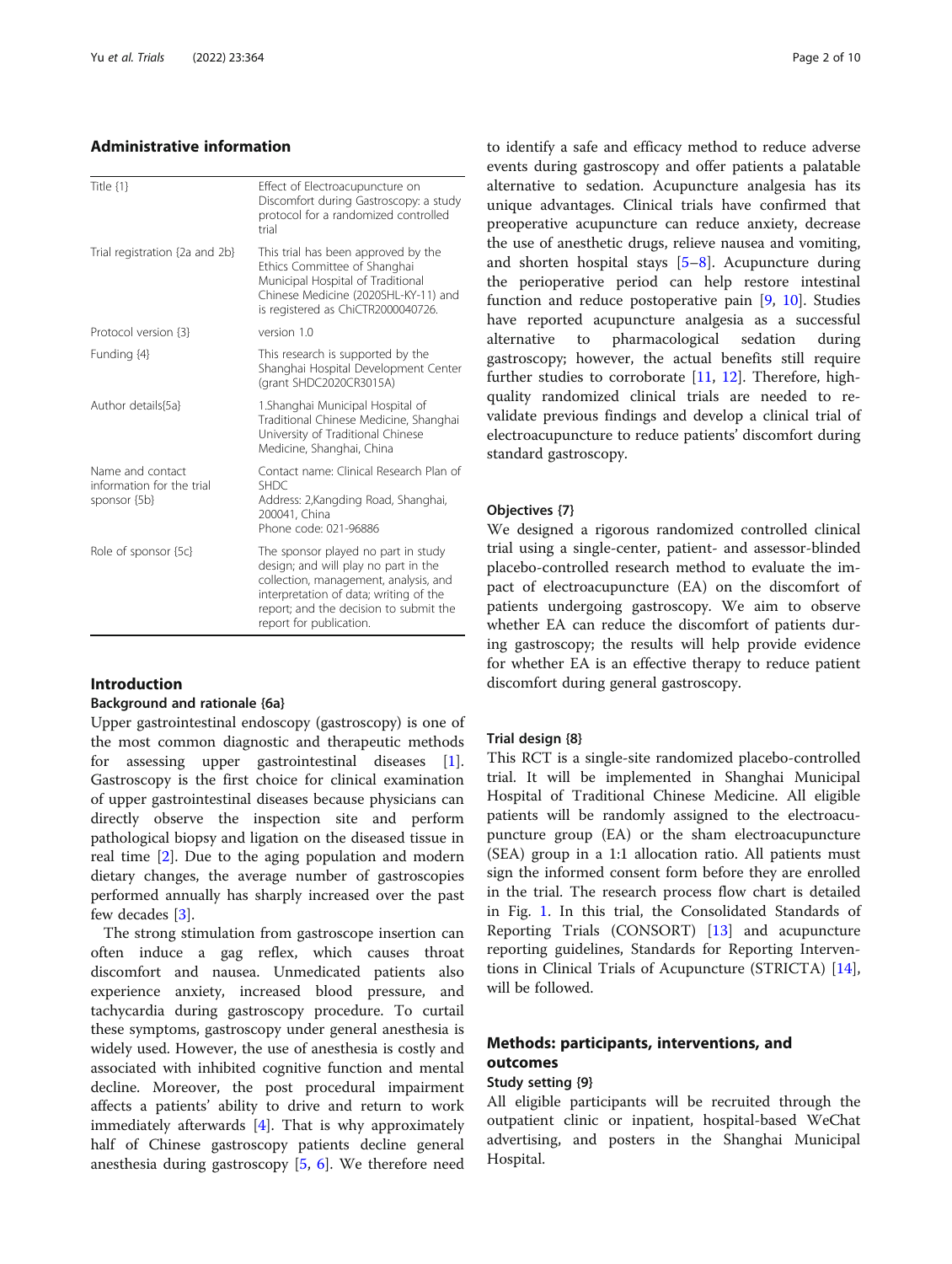<span id="page-2-0"></span>

# Eligibility criteria {10}

#### Inclusion criteria

Patients who meet the following conditions will be included:

- 18–70 years old, male or female
- Patients willing to undergo gastroscopy with local anesthesia
- Patients with clear consciousness and can answer the questions, understand the scales, and complete the assessment
- Patients who agree to participate and sign a written informed consent

# Exclusion criteria

Patients who meet any of the following conditions will be excluded:

- Patients with mental disorders or severe cognitive impairments who cannot participate in cooperation
- Patients with a history of bleeding disorders or who currently use warfarin or low-molecular-weight heparin
- Patients who cannot receive acupuncture for reasons such as infections around the acupuncture points or allergy to acupuncture needles
- Patients who have received acupuncture treatment in the past 6 months

 Participants in other clinical trials that may interfere with the primary endpoint

# Who will take informed consent? {26a}

All participants will be recruited by advertising through online and offline recruitment channels in Shanghai Municipal Hospital. People who need gastroscopy and are interested in participating can contact the researcher by calling or adding the WeChat. We will evaluate according to the inclusion and exclusion criteria. All participants will be clearly informed about the potential benefits and risks of the trial before they sign the informed consent.

Additional consent provisions for collection and use of participant data and biological specimens {26b} Not applicable.

# Interventions

# Explanation for the choice of comparators {6b}

In this trial, all participants will receive the electroacupuncture or sham electroacupuncture before the gastroscopy. We will adopt the superficial acupuncture in the non-acupoints method. It has the advantages of good masking effect, not easily perceived by the patient, and a higher feasibility of operation.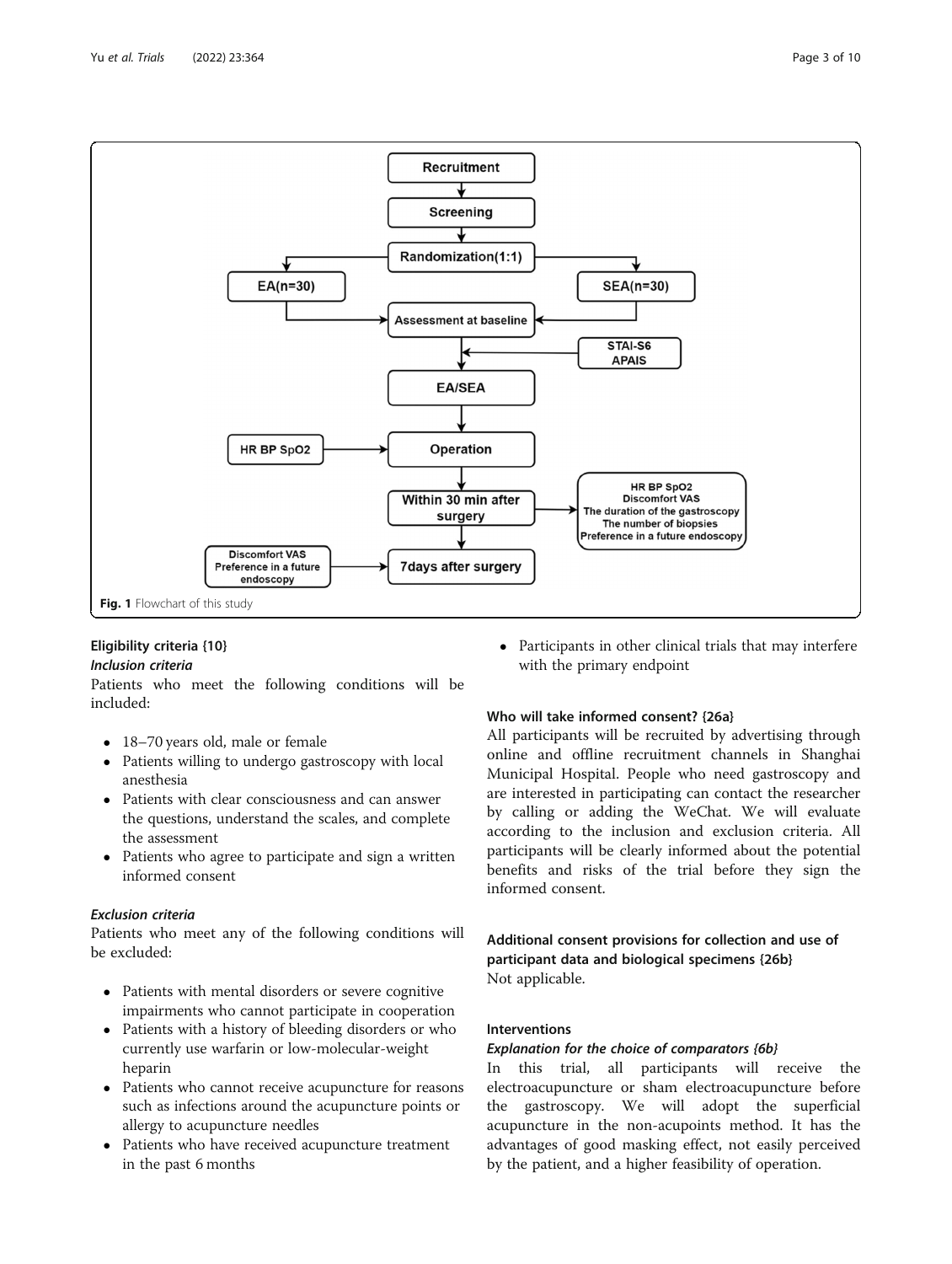|                         | EA group                                                               | SEA group                                                       |
|-------------------------|------------------------------------------------------------------------|-----------------------------------------------------------------|
| Acupoints               | Hegu (LI4), Neiguan (PC6), Zusanli (ST36), Lianggiu (ST34)             | Non-acupoints as shown in Table 3                               |
| Depth of<br>insertion   | 10 mm:LI4 PC6;30 mm:ST36 ST34                                          | Superficial acupuncture                                         |
| Needle type             | Steel needles (Wuxi Jiajian Medical Co. Ltd. Wuxi, China)              | The same as EA group                                            |
| Needle sensation        | With de-gi sensation                                                   | Without de-gi sensation                                         |
| Electric<br>stimulation | Two pairs of needles:                                                  | Two pairs of needles:                                           |
|                         | LI4-ST36 (bilaterally)                                                 | LI4-ST36 (bilaterally)                                          |
|                         | Connected to CMNS6-1 (Wuxi Jiajian Medical Device CO., China)          | Connected to CMNS6-1 (Wuxi Jiajian Medical Device CO.<br>China) |
|                         | Deliver continuous wave-type low-frequency 2 Hz and current of 2<br>mA | No electrical current delivered                                 |

#### Table 1 Treatment methods of electroacupuncture and acupoints

EA electroacupuncture, SEA sham electroacupuncture

#### Intervention description {11a}

All participants will receive the electroacupuncture or sham electroacupuncture before the gastroscopy. They will then undergo standard upper gastrointestinal endoscopy procedures. Patients in both groups will be discharged within 1 h after the endoscopy, which includes a 30-min observation period, a preference for future endoscopy assessment and blinding assessment. The acupuncture methods are described in Table 1. To maintain blinding, patients will be asked to wear an eyepatch and receive treatment in a supine position in an isolated space with limited communication with the acupuncturist. The acupuncturist will disinfect the patient's skin with 75% alcohol cotton balls before treatment. Acupuncture treatment will last 30 min. After removing the needle, researchers will use a clean cotton ball to compress the acupoint to prevent bleeding. A total of 8 points will be used. Table 2 summarizes the acupoints and rationale.

The electroacupuncture group Participants in the treatment group will receive EA treatment. The standard acupuncture method will be applied at 8 acupoints: bilateral Hegu (LI4), Neiguan (PC6), Zusanli (ST36), and Liangqiu (ST34). All acupoints were selected based on literature, clinical experience, and acupuncture textbooks. The acupuncture needles will be disposable sterile needles made of stainless steel  $(0.25 \times 40 \text{ mm and})$  $0.30 \times 40$  mm; Jia Jian, China). After insertion, needles will be manipulated using the lifting-thrusting and twirling technique. A pair of electroacupuncture apparatus (CMNS6-1, Wuxi Jiajian Medical Device CO, China) will be connected to 2 pairs of needles (LI4, ST36 bilaterally) to deliver a continuous wave, low frequency (2 Hz), and current of 2 mA.

The sham electroacupuncture group In the control group, we will use the same acupuncture needles as used in the EA group but repurposed as placebo needles. The acupuncturist will perform superficial acupuncture on the non-acupoints detailed in Table [3](#page-4-0) and shown in Fig. [2.](#page-5-0) All of the needles will be inserted using a needle tube to a superficial depth (2–3 mm) without invoking the sensation of "De-qi." The electroacupuncture apparatus will be connected to 2 pairs of needles (LI4, ST36

Table 2 Acupoint selection and rationale based on traditional Chinese medicine

|                              | <b>Acupoint Location</b>                                                                                                                         | <b>Traditional Chinese</b><br>medicine indication | Suggested<br>technique                              |
|------------------------------|--------------------------------------------------------------------------------------------------------------------------------------------------|---------------------------------------------------|-----------------------------------------------------|
| LI4<br>(Hegu)                | Dorsum of hand, at the level of the midpoint of the second metacarpal bone, between<br>the first and second metacarpal bones                     | Relieve visceral pain                             | Needle<br>perpendicular, 0.5-<br>$1.0 \text{ c}$ un |
| PC <sub>6</sub><br>(Neiguan) | Palmar aspect of the forearm, between the tendons, 2 cun away from the transverse<br>crease of the wrist                                         | Reduce nausea and<br>stomach pain                 | Needle<br>perpendicular, 0.5-<br>1.5 cun            |
| ST36<br>(Zusanli)            | Antero-lateral leg, 1 middle-finger breadth next to the anterior crest of tibia, 3 cun<br>under the depression lateral to the patellar ligament  | Reduce nausea and<br>stomach pain                 | Needle<br>perpendicular, 1-2<br>cun                 |
| ST34<br>(Lianggiu)           | 2 cun above the bottom of the patella, on the line between the anterior superior iliac<br>spine and the lateral end of the bottom of the patella | Relieve stomach pain                              | Needle<br>perpendicular, 1-1.2<br>cun               |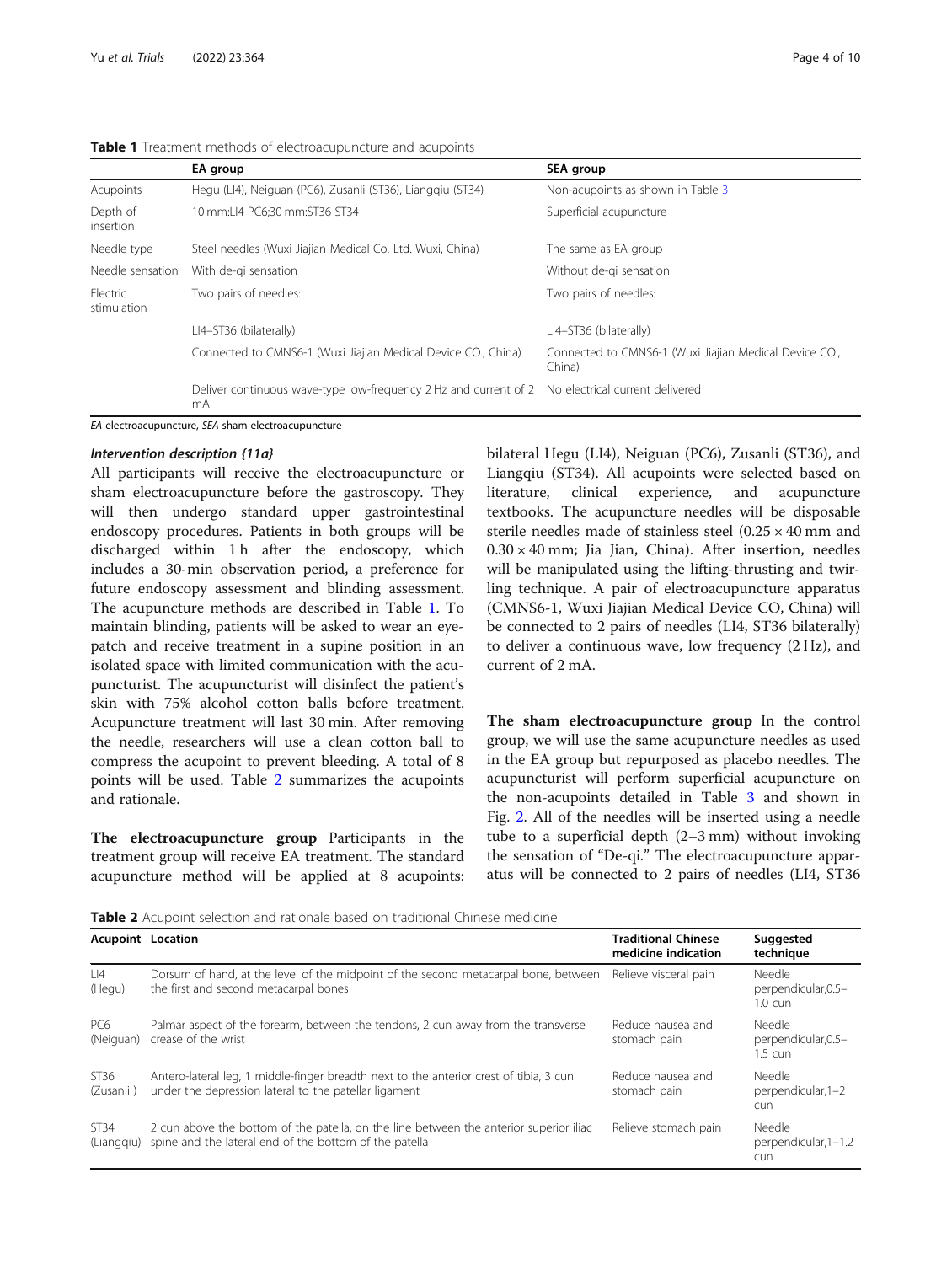| <b>NUMBER OF LIGHT ACCOMMENDED</b> |                                                                                        |  |  |  |
|------------------------------------|----------------------------------------------------------------------------------------|--|--|--|
| <b>Acupoints</b>                   | Non-acupoints                                                                          |  |  |  |
| Hegu (LI4)                         | I cun beside Zhigou (SJ6), between the sanjiao channel and the large intestine channel |  |  |  |
| Neiguan (PC6)                      | In the middle of the medial epicondyle of the humerus and the styloid process of ulna  |  |  |  |
| Zusanli (ST36)                     | 3 cun below Yanglingguan (GB34), between the gallbladder and bladder meridian          |  |  |  |
| Lianggiu (ST34)                    | 3 cun below Zhongdu (GB32), between the stomach meridian and the gallbladder meridian  |  |  |  |
|                                    |                                                                                        |  |  |  |

<span id="page-4-0"></span>Table 3 Non-acupoints positioning

bilaterally) for 30 min, but all indicators will be set to "0" to ensure no electrical current is delivered.

# Criteria for discontinuing or modifying allocated interventions {11b}

When acupuncture-related serious adverse reactions occur during the experiment or there is a failure to complete the study for any other reasons, we will record the details in a report for the early termination of the study.

#### Strategies to improve adherence to interventions {11c}

At the beginning of the trial, participants will be again informed of the experiment procedure. They can report their personal feelings at any time during the study and we will give corresponding feedback as appropriate to increase the interactivity and improve adherence to interventions.

# Relevant concomitant care permitted or prohibited during the trial {11d}

Patients cannot eat 8 h before gastroscopy to ensure a fasting state.

#### Provisions for post-trial care {30}

At the end of the study, we will provide a subsidy to each subject.

#### Outcomes {12}

# Primary outcome

A visual analogue scale (VAS) will be used to evaluate the patient's level of discomfort, which is a line segment from 0 to 10, with 0 indicating low and 10 indicating high discomfort. All patients will complete 4 detailed VAS at 30 min. The questionnaire will evaluate 4 areas of discomfort including nausea and vomiting, throat discomfort, bucking, and agitation. The primary outcome is the average score of the 4 VAS.

#### Secondary outcomes

 The patient's level of discomfort at 7 days postprocedure by using VAS. The four VAS including nausea and vomiting, throat discomfort, bucking, and agitation will present separately as secondary outcomes at 30 min and 7 days post-procedure.

#### • Cardiac-respiratory assessment

All patients' pulse oxygen saturation (SpO2), heart rate (HR), and blood pressure (BP) measurements will be recorded prior to, during, and post-procedure. Then, each patient's "double product" (DP) will be calculated at each point of the procedure, based on the systolic blood pressure (SBP) and heart rate (SBP×HR). DP is a useful prognostic tool for patients with poor cardiac function during exercise and rest, reflecting myocardial oxygen consumption and cardiac output during treadmill testing. A value of DP greater than 15,000 indicates cardiovascular stress. It is accepted that changes in cardiac output from baseline (preoperative) will reflect the level of stress experienced by patients undergoing the gastroscopy.

Anxiety level

A six-item short form of the State-Trait Anxiety Inventory (STAI-S6) and Amsterdam Pre-operative Anxiety and Information Scale (APAIS) will assess the degree of preoperative anxiety, postoperative anxiety, and 7 days post-procedure. These questionnaires are quick and simple for participants to complete, which is advantageous in time-restricted studies.

• Preference in a future endoscopy

The questionnaire will ask patients whether they have undergone gastroscopy before, and then ask, "Do you have interest in taking acupuncture treatment for to avoid the post-operative discomfort before next gastroscopy?"

• Safety assessment

Before participants sign the informed consent form, they will be informed that acupuncture clinical trials may have potential adverse events such as bleeding, hematomas, fainting, bruising, ecchymoma, and possible infection. All details of the adverse event will be recorded by the patients and doctors. Adverse events (AE) are rated as 1 (mild), 2 (moderate), or 3 (severe or medically significant). All details of AEs will be recorded in the case report form (CRF). At the end of the trial, we will analyze the impact of all events.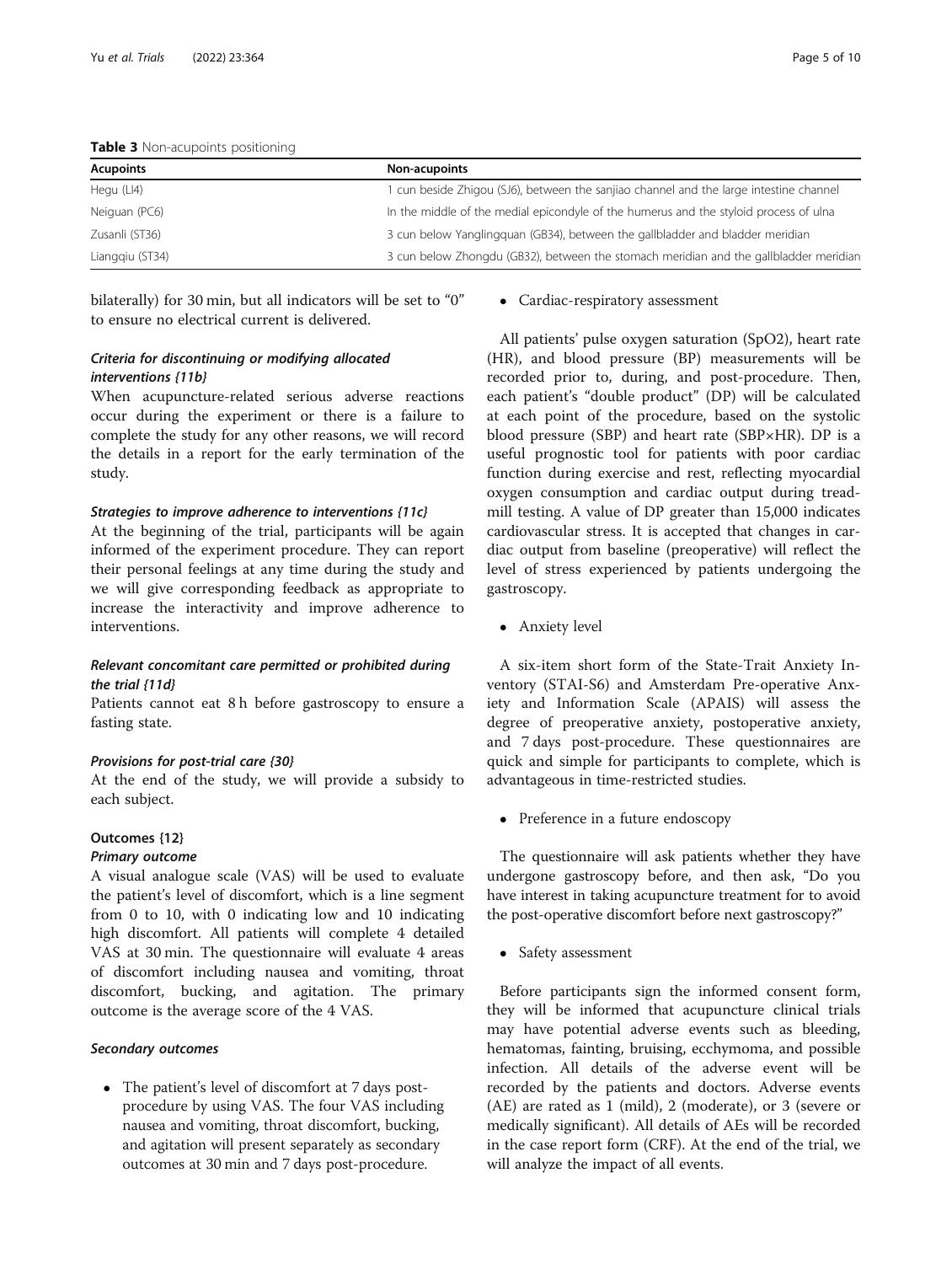<span id="page-5-0"></span>

• Blinding success assessment

After the gastroscopy procedure, researchers will evaluate the success of the blinding by asking participants the following question: "what kind of treatment do you think you have received?" The options are traditional acupuncture treatment, superficial acupuncture treatment, and uncertain. If participants do not choose "uncertain," then the researcher will question the patient further for specific reasons.

• Related to gastroscopy

The duration of the gastroscopy and the number of biopsies will be recorded after operation.

# Participant timeline {13}

The timing of intervention and data collection is detailed in Table [4](#page-6-0).

#### Sample size {14}

Hypotheses: We hope to provide conclusive evidence to test the hypothesis that acupuncture is superior than sham acupuncture in reducing the discomfort of patients during gastroscopy. In our pilot study, the discomfort VAS assessment at 30 min post-procedure was 4.8 (SD, 1.76) in the EA group and 6.3 (SD, 1.53) in the SEA group. We used PASS software to calculate that 50 patients would be needed to provide a 90% power to detect a difference of discomfort VAS in 2 groups at a 2-sided significance level of 5%. If we assume that 20% of patients would be lost to follow-up, 60 would need to be enrolled.

#### Recruitment {15}

Participants of the study will be recruited through the outpatient clinic or inpatient, hospital-based WeChat advertising, and posters in the Shanghai Municipal Hospital. Any patients who are willing to participate will be screened by telephone or on site and consented for the study. There is one specialist who will answer the phone to answer questions from these kinds of disposed patients.

Research assistants will screen the patients, obtain written informed consent, and assign them to either the EA or SEA group, to receive a traditional acupuncture or an acupuncture-like simulation treatment.

# Assignment of interventions: allocation Sequence generation {16a}

In this trial, we plan to use SPSS24.0 software to generate a random number table, which divides eligible participants into the EA group or SEA group with a 1:1 ratio.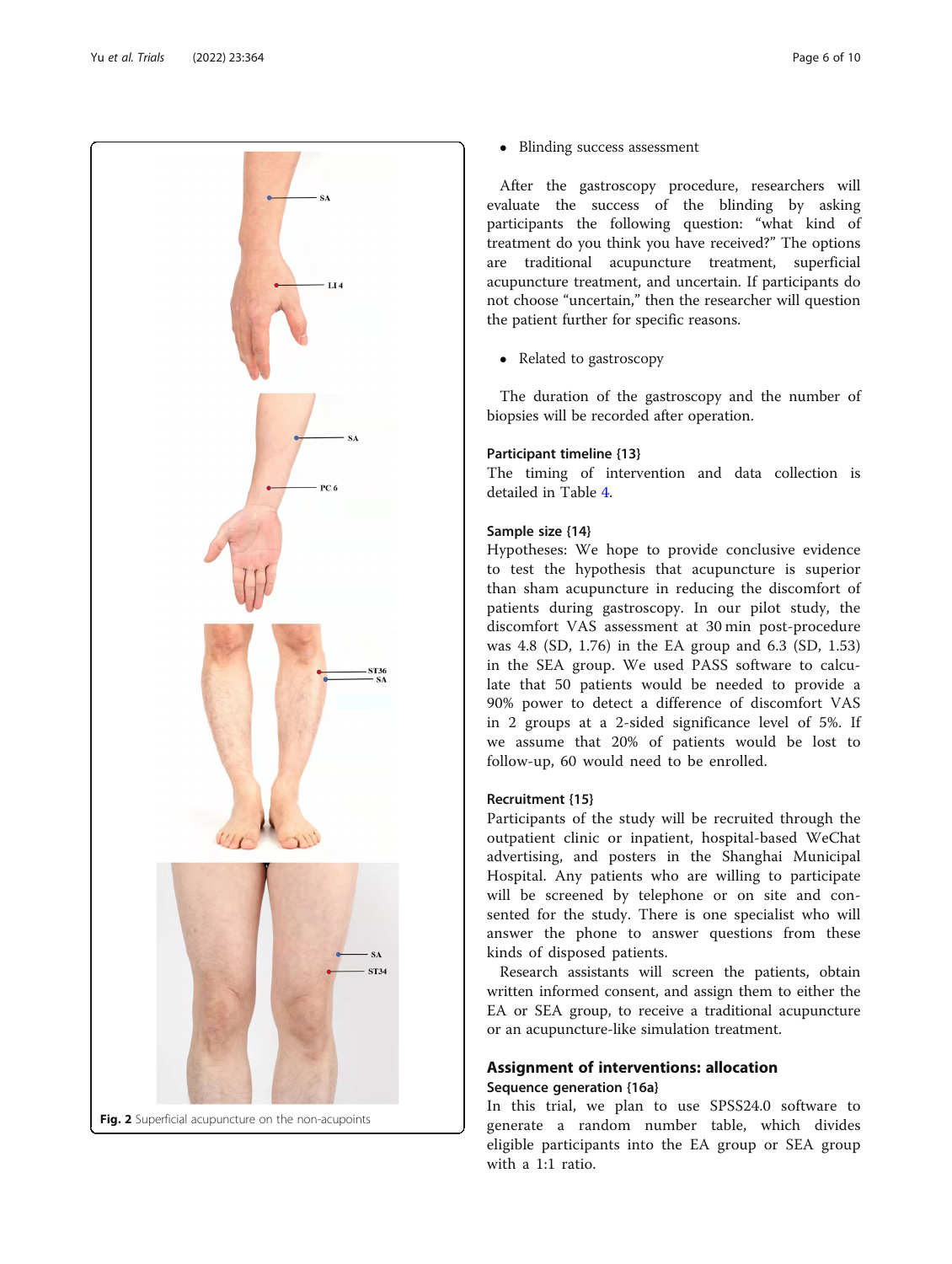| <b>Timepoint</b>                 | Screening   | <b>Baseline</b> | Intervention  |                       | Operation     |          |                           | Follow-up |
|----------------------------------|-------------|-----------------|---------------|-----------------------|---------------|----------|---------------------------|-----------|
|                                  |             |                 | <b>Before</b> | After                 | <b>Before</b> | During   | 30 min after endoscopy    | Day 7     |
| <b>Basic information</b>         |             |                 |               |                       |               |          |                           |           |
| Informed consent                 | $\times$    |                 |               |                       |               |          |                           |           |
| Inclusion/exclusion              | $\mathsf X$ | $\mathsf X$     |               |                       |               |          |                           |           |
| <b>Interventions</b>             |             |                 |               |                       |               |          |                           |           |
| EA                               |             |                 | $\times$      | $\mathsf X$           |               |          |                           |           |
| SEA                              |             |                 | $\mathsf X$   | $\boldsymbol{\times}$ |               |          |                           |           |
| <b>Assessments</b>               |             |                 |               |                       |               |          |                           |           |
| Primary outcome                  |             |                 |               |                       |               |          |                           |           |
| Discomfort VAS                   |             |                 |               |                       |               |          | $\mathsf X$               |           |
| Secondary outcomes               |             |                 |               |                       |               |          |                           |           |
| Discomfort VAS                   |             |                 |               |                       |               |          | $\mathsf X$               | X         |
| STAI-S6                          |             |                 | $\times$      | $\boldsymbol{\times}$ |               |          |                           |           |
| APAIS                            |             |                 | $\times$      | $\boldsymbol{\times}$ |               |          |                           |           |
| HR BP and SpO2                   |             |                 |               |                       | $\times$      | $\times$ | X                         |           |
| Preference in a future endoscopy |             |                 |               |                       |               |          | $\mathsf X$               | $\times$  |
| The duration of the gastroscopy  |             |                 |               |                       |               |          | $\times$                  |           |
| The number of biopsies           |             |                 |               |                       |               |          | $\mathsf X$               |           |
| Others                           |             |                 |               |                       |               |          |                           |           |
| Adverse events                   |             |                 | $\times$      | $\times$              | $\times$      | $\times$ | X                         | X         |
| Patient satisfaction             |             |                 |               |                       |               |          | $\times$                  |           |
| Success of blinding              |             |                 |               |                       |               |          | $\boldsymbol{\mathsf{X}}$ |           |

#### <span id="page-6-0"></span>Table 4 Schedule of enrolment, intervention, and assessments

EA electroacupuncture, SEA sham electroacupuncture, VAS visual analogue scales, STAI-S6 six-item short form of the State-Trait Anxiety Inventory, APAIS Amsterdam Pre-operative Anxiety and Information Scale, HR heart rate, BP blood pressure, SpO2 oxygen saturation

# Concealment mechanism {16b}

A random distribution card will be made and sealed with an opaque envelope. Participants will be informed that they have an equal chance of being assigned to the EA or SEA group before the trial.

#### Implementation {16c}

An independent researcher, blinded to the study protocol, will generate the allocation sequence. Another researcher will give the opaque envelope to the acupuncturist according to the timing sequence of participant registration for the trial. Then, the acupuncturist will open the envelope to perform the corresponding acupuncture operation.

# Assignment of interventions: blinding

#### Who will be blinded {17a}

This is a patient-assessor-blinded study. To ensure that participants are blind, they will be treated in an isolated space and be required to wear blindfolds. Only the acupuncturist who performs the treatment will know the group assignment at the time of treatment. Gastroenterologists, data analysts, and statisticians will remain blinded.

Procedure for unblinding if needed {17b} Unmasking is not needed.

#### Data collection and management

# Plans for assessment and collection of outcomes {18a}

We will record the evaluation results in the CRFs in a timely fashion.

# Plans to promote participant retention and complete follow-up {18b}

Patients will come to the hospital 1 week after gastroscopy to complete the final questionnaires. We will follow up and debrief patients at this time point. At the end, patients will receive a transportation subsidy.

#### Data management {19}

Patient characteristics will be recorded in the CRFs and stored in the researcher's office. The clinical trial management platform ResMan will be used to manage the raw data. The raw data will be collected by assessors who are blinded to the group assignment and repeated input methods will be used to ensure that the entered data is correct. Before the platform is officially launched, it will be tested and the users will be trained. After the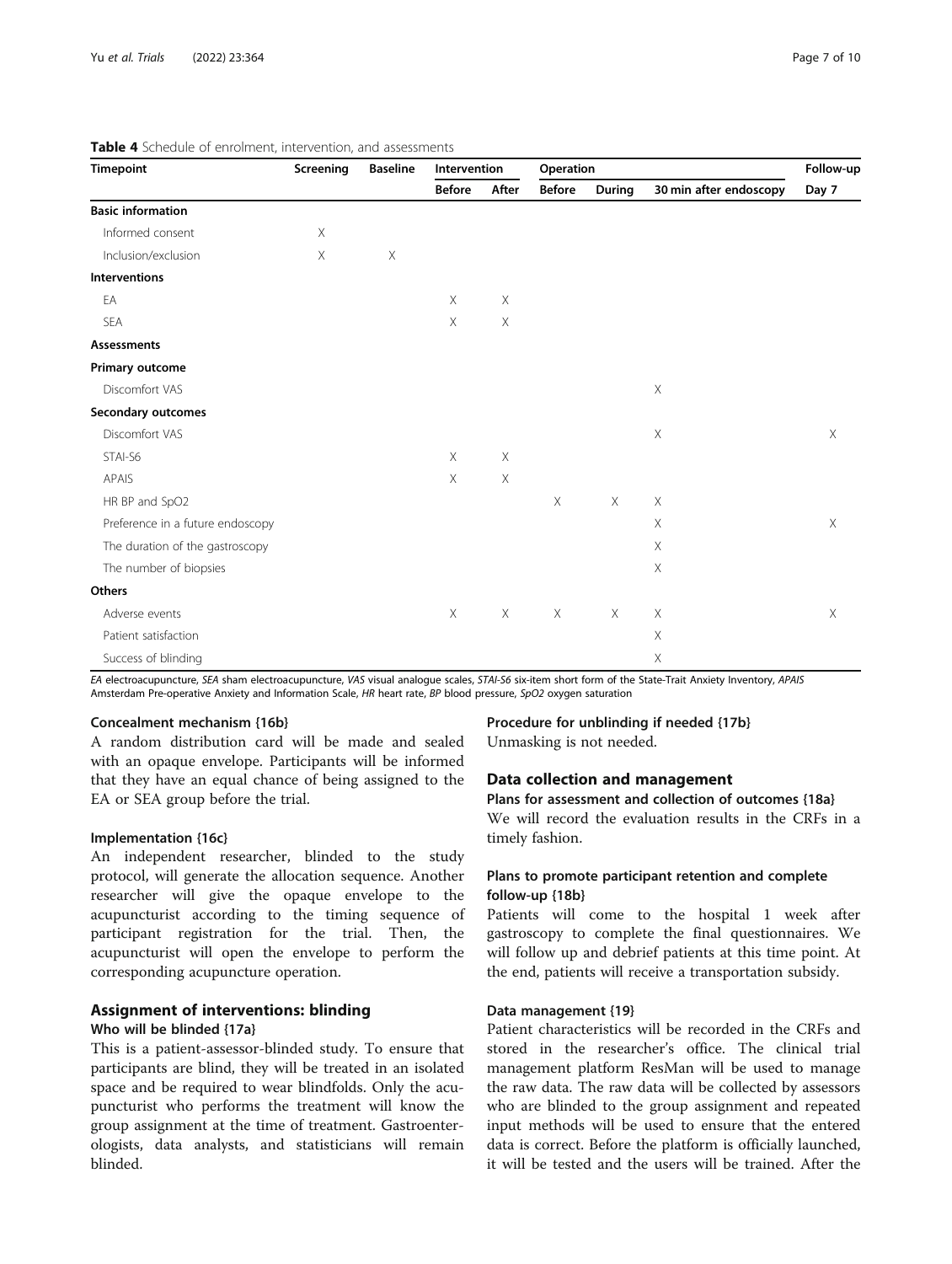platform is officially launched, the database will be locked with a password, which will only be known by relevant personnel. The clinical director will oversee the work of the clinical trial center at least once a month.

#### Confidentiality {27}

All the documents and materials related to this will be kept strictly confidential. Only once the trial is finished will the principal investigator distribute the data to the third parties. We will protect the privacy of participants' personal medical information as required by law. The staff in this study is also bound by this agreement.

# Plans for collection, laboratory evaluation, and storage of biological specimens for genetic or molecular analysis in this trial/future use {33}

Not applicable. This trial does not have biological specimens.

#### Statistical methods

# Statistical methods for primary and secondary outcomes {20a}

The independent statistician is responsible for the statistical analysis with spss24.0 software. Patient data that falls off will not be included in the analysis. In the statistical analysis, measurement data between the two groups will be analyzed with the  $t$ -test and rank-sum test, while categorical data will be analyzed with  $\chi^2$  test. Data will be recorded as mean ± standard deviation or median (first quartile, third quartile). The significance level used for statistical analysis will be two-sided with confidence intervals at the 95% level.

Interim analyses {21b} Not applicable.

# Methods for additional analyses (e.g., subgroup analyses) {20b}

Not applicable.

Methods in analysis to handle protocol non-adherence and any statistical methods in analysis to handle protocol non-adherence and any statistical methods to handle missing data {20c}

We perform statistical analysis on complete case.

# Plans to give access to the full protocol, participant-level data, and statistical code {31c}

All data sharing will be conducted in accordance with the regulatory requirements.

#### Oversight and monitoring

# Composition of the coordinating center and trial steering committee {5d}

In order to control the quality of the clinical trial, the whole process of the trial will be conducted under the supervision of a qualified clinical trial expert in Shanghai Municipal Hospital of Traditional Chinese Medicine. The Clinical Research Center for Drugs of Shanghai University of Traditional Chinese Medicine will conduct the data monitoring. When problems occur in the trial, the center has the right to make the final decision to terminate the trial if necessary. Any changes will be notified in writing to all participants in the trial after approval by the ethics committee. The principle investigator will be fully responsible for conducting the trial and will make any final decisions.

#### Adverse event reporting and harms {22}

We will record any adverse events such as bleeding, hematomas, fainting, bruising, ecchymoma, and possible infection.

#### Frequency and plans for auditing trial conduct {23}

We will audit every 3 months; any modification that may have an impact on the study and potential benefit to patients or affect patient safety, including changes of the study objective, study design, patient population, sample size, study procedure, or serious adverse events, will be reported to the Committee. This will be decided by jointly with the monitoring committee, the Clinical Research Center of Drugs, and approved by the Ethics Committee.

# Plans for communicating important protocol amendments to relevant parties (e.g., trial participants, ethical committees) {25}

When the trial protocol is modified during the trial, we will conduct a discussion group composed of statisticians, acupuncturists, gastroenterologists, etc. After collective discussion, the next step of the trial plan will be drawn up and the clinical plan updated on the clinical trial registration website.

#### Dissemination plans {31a}

The publication of the outcomes of this study will provide baseline data. The outcomes may be presented at conferences, symposiums, university classes, etc., if applicable.

# **Discussion**

Acupuncture therapy has been effectively used in clinical practice for relieving symptoms caused by clinical surgery. For example, Wang et al. [\[15\]](#page-9-0) ADDIN show that acupuncture may reduce the side effect of vomiting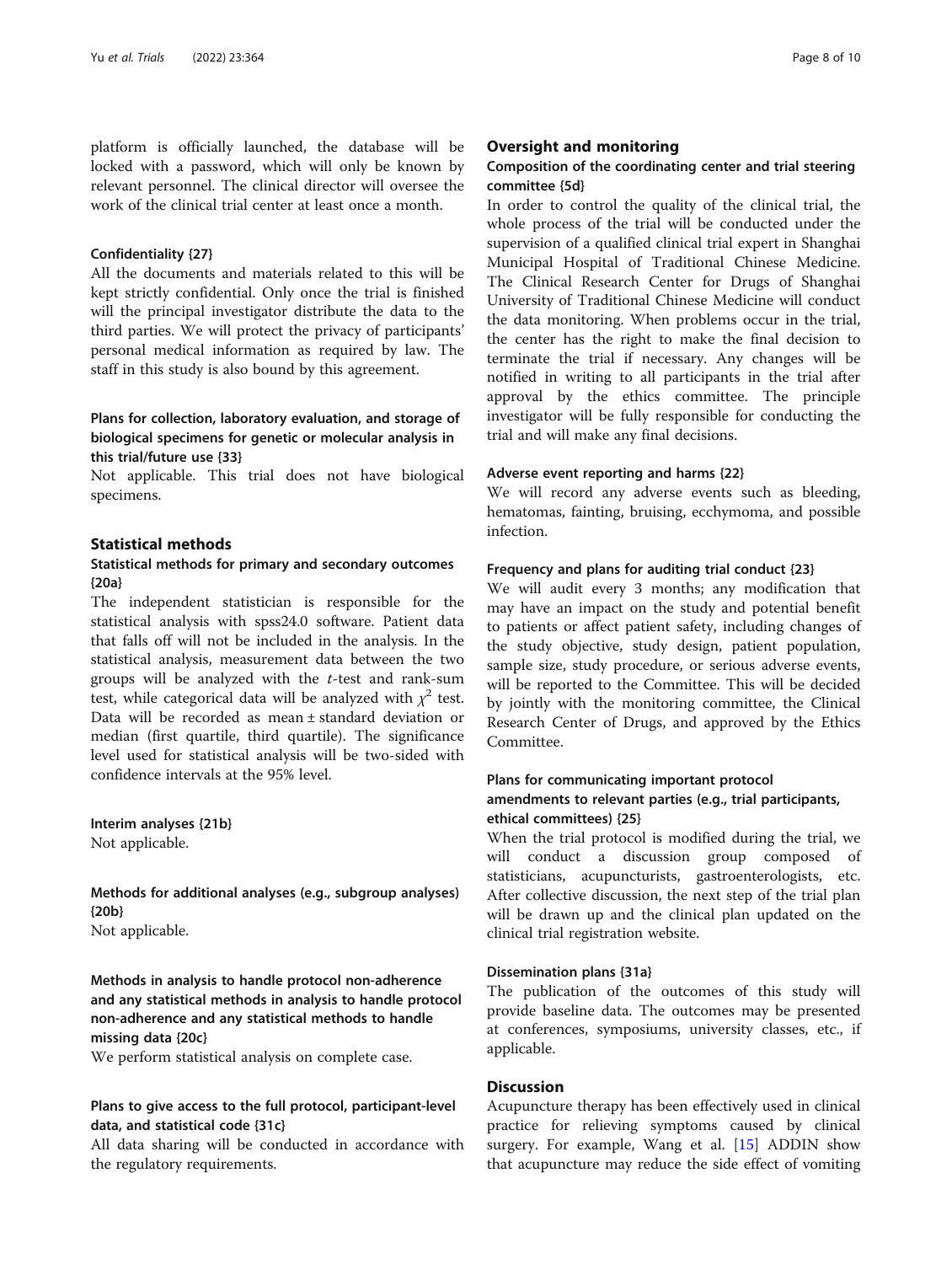during gastroscopy by adjusting the function of vegetative nerves, regulating gastrointestinal tract function, and reducing the concentration of blood 5-HT. Taras I U  $[16]$  $[16]$  found that auricular acupuncture (AA) is a promising alternative treatment for situational anxiety. Andrzejowski JC [\[17](#page-9-0)] found that acupuncture at the EX-HN3 point reduces preoperative anxiety levels in patients awaiting neurosurgery. However, these existing literatures have inevitable deficits: differing acupuncture intervention method such as using ear acupuncture or intra-dermal needles and a lack of a uniform standard for the setting of intervention time. Some papers have reported that when applied before gastroscopy acupuncture has no apparent differences compared to sham acupuncture  $[18, 19]$  $[18, 19]$  $[18, 19]$ . So, in this trial, we used the study by Liu et al. [[20\]](#page-9-0), which has been widely used in clinical practice as a successful implementation of sham acupuncture, to rule out the placebo effect of acupuncture in a rigorous way. Studies have shown that superficial acupuncture in non-acupoints method has the advantages of providing a good masking effect and being not easily perceived by the patient and has a higher feasibility of operation. One clinical trial of acupuncture treatment for pain found that the superficial acupuncture at non-acupoints method is an effective way to control for placebo [[21](#page-9-0)]. By designing this RCT, we aim to contribute better evidence for the efficacy of electroacupuncture in reducing discomfort during gastroscopy through an improved design and methods.

For patients, surgical procedures performed in hospitals are a strong stressor and can lead to an anxiety response. Excessive anxiety can affect immune mechanisms through the release of corticosteroids and may be associated with abnormal hemodynamics as a consequence of endocrine changes and activation of the central nervous system [[22,](#page-9-0) [23\]](#page-9-0). A high level of preoperative anxiety will also reduce patients' satisfaction with the procedure and increase the risk of postoperative nausea and vomiting [[24,](#page-9-0) [25](#page-9-0)]. So, in this trial, we will focus on preoperative anxiety. The STAI-S6 and APAIS are reliable means of assessing patient anxiety [[26](#page-9-0), [27](#page-9-0)]. By using these questionnaires, we can quickly and accurately assess patients' anxiety level in a few minutes.

Previous findings have shown that gastroscopy may bring a series of complications to patients with hypertension, such as myocardial infarction, cardiac arrest, and other complications [[28\]](#page-9-0). Some research has shown that in patients older than 45 years, the risk of cardiovascular disease doubles with an increase in systolic blood pressure of 20 mmHg or a diastolic blood pressure increase of 10 mmHg [[29](#page-9-0), [30\]](#page-9-0). So, in our study, we will monitor BP before, during, and after gastroscopy, then analyze the correlation between DP

and the primary outcome of VAS score to determine whether EA can reduce stress placed on the heart, and thus benefit elderly people with cardiovascular related diseases who need gastroscopy.

There are several limitations in this study. First of all, we did not limit any comorbidities that patients may have. Patients who meet our inclusion criteria and need upper gastrointestinal endoscopy according to the assessment of a gastroenterologist can be included in this trial. Some comorbidities like pharyngitis might increase sensitivity and discomfort when the gastroscope passes through the pharynx. Therefore, we cannot precisely determine the impact of comorbid diseases on the level of anxiety during gastroscopy. Secondly, based on the previous pilot research, the sample size of this RCT include 60 patients, which is still a small-scale study involving a small sample, but the data obtained in this study will support the sample size calculation of future multi-center, large-scale clinical trials. We hope, in the future, the data will have guiding significance for subsequent clinical trials related to acupuncture intervention in gastroscopy. Finally, it is inevitable for the acupuncturist to know the grouping of patients. We hope that this limitation will be offset by the fact that the acupuncturist does not participate in the evaluation of the questionnaire and that the patients are subjected to rigorous blinding practices.

We aim to design a standard and rigorous RCT to reduce discomfort during gastroscopy by acupuncture treatment. We believe acupuncture will increase patient compliance and ease the gastroscopy-related burden on public health services. With positive results, our research will serve as a new standard of care for patients hoping to forego systemic sedation during gastroscopy procedures.

#### Trial status

We started recruiting participants in February 2021 and the recruitment is expected to end late 2021.

#### Abbreviations

VAS: Visual analogue scales; STAI-S6: The 6-item short form of the State-Trait Anxiety Inventory; APAIS: Amsterdam Pre-Operative Anxiety and Information Scale; SpO2: Pulse oxygen saturation; HR: Heart rate; BP: Blood pressure; STRICTA: Standards for Reporting Interventions in Clinical Trials of Acupuncture

#### Acknowledgements

We would like to thank Dr. Lao for guiding experimental design. Shifen Xu provided general support as the head of the Acupuncture Department in Shanghai Municipal Hospital of Traditional Chinese Medicine and was responsible for the design of this RCT. Thanks for Gastroscope Center of Shanghai Municipal Hospital of Traditional Chinese Medicine.

#### Authors' contributions {31b}

Shifen Xu and Binyu Yu conceived the design of the trial and Lixing Lao revised it. Philippa Jemma Hazlewood and Xuan Yin participated in the design of the statistical analysis. Shanshan Li, Hongyu Yue, Kun Xu, and Yiqun Mi helped in the recruitment of patients. Binyu Yu, Philippa Jemma